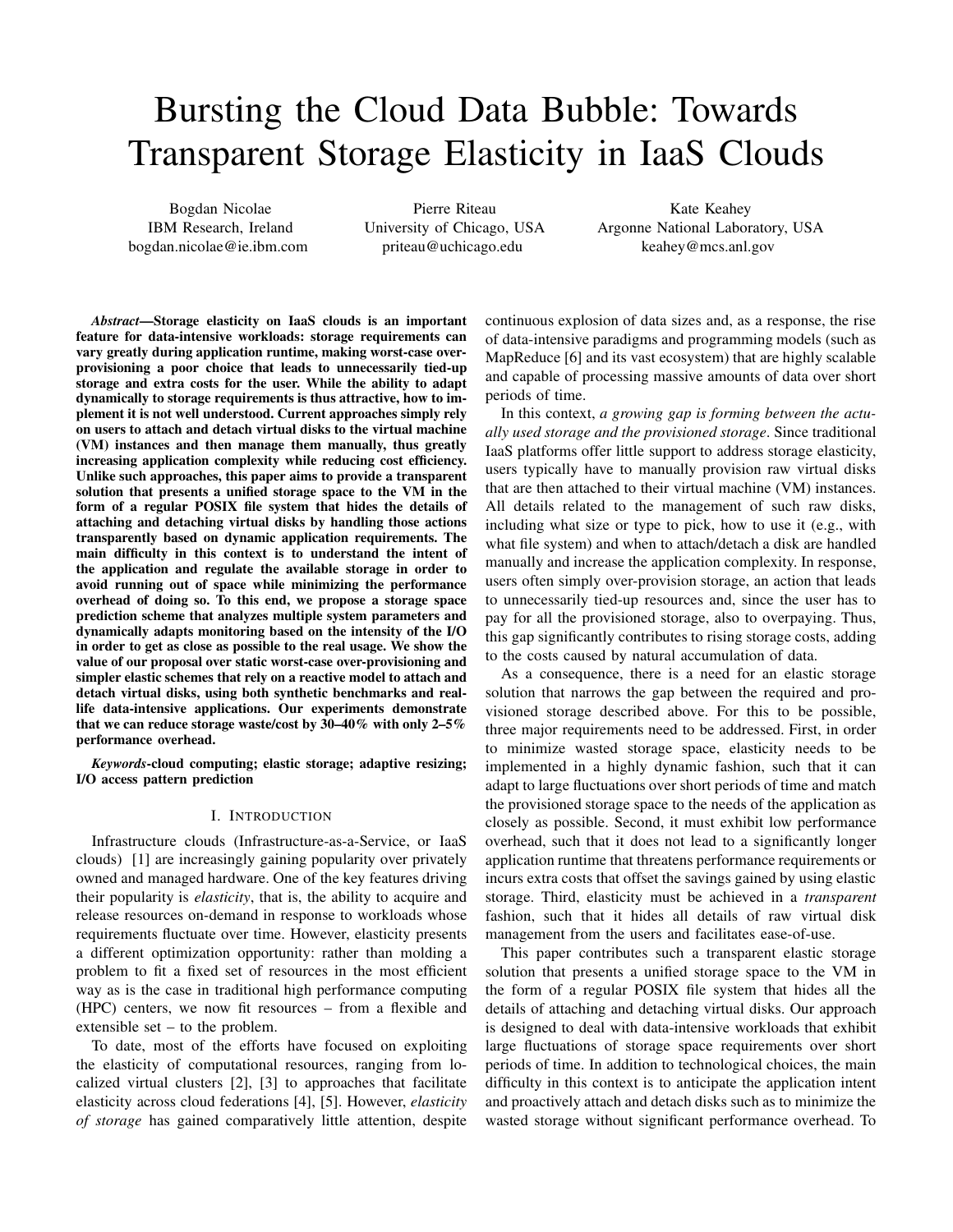this end, we propose a prediction scheme that correlates different I/O statistics in order to optimize the moment when virtual disks should be attached or detached without compromising normal application functionality by prematurely running out of space.

Our contributions can be summarized as follows:

- We describe requirements and design considerations that facilitate transparent elasticity for cloud storage. In particular, we show how to leverage multi-disk aware file systems to circumvent the difficulty of resizing virtual disks on-the-fly. To this end, we advocate for a predictive scheme that anticipates near-future storage space requirements based on fine granularity-monitoring (Section III-A)
- We show how to apply these design considerations in practice through a series of building blocks (along with their associated algorithmic description and implementation) that integrate with a typical IaaS cloud architecture. (Sections III-B, III-C and III-D)
- We evaluate our approach in a series of experiments conducted on dozens of nodes of the Shamrock experimental testbed, using both synthetic benchmarks and real-life applications. In this context, we demonstrate a reduction in waste of storage space of 33% for microbenchmarks and 42% for applications, all of which is possible with minimal (2-5%) performance overhead. (Section IV)

## II. RELATED WORK

Extensive work exists on elasticity of computational resources, with focus on various aspects including: responsiveness to job submissions patterns and performance acceleration [7], automated monitoring and workload adaptation for OpenStack [8], elasticity of virtual clusters on top of IaaS clouds [3] and wide area cloud federations [4], [5].

With respect to storage, compression [9] and other space reduction techniques can be used to reduce associated costs. However, such approaches deal with actually used data and do not directly address the gap between actually used data and provisioned space. Thus, building blocks that facilitate elasticity of storage are crucial. Means to conveniently create and discard virtual disks of fixed sizes that can be freely attached and detached to running VM instances are supported by both open-source platforms [10] and commercial IaaS clouds [11]. Disk arrays (in various RAID configurations) have long been used by storage servers in order to aggregate the storage space of multiple disks. Although growing and shrinking of RAID volumes is possible, this is a lengthy and expensive operation because it requires rebuilding the entire RAID. While several efforts have been made to improve this process [12], [13], [14], such an approach is not feasible in our context where we need to grow and shrink storage over short periods of time. On the other hand, approaches that manage multiple disks at file system level have demonstrated scalability and low resizing overhead [15]. We note in this context our own previous work on multi-versioning [16], of interest especially if leveraged to reduce remove overhead:

by writing into new snapshots and serving reads from old snapshots that potentially include the disk to be removed, blocking during reads can be completely avoided until all content has been copied to the remaining disks. At this point, a simple atomic switch to the newest snapshot is enough to complete the remove operation transparently.

Approaches that aim at automated control of storage elasticity have been proposed before. Lim et al. [17] address elastic control for multi-tier application services that allocate and release resources at coarse granularity, such as virtual server instances of predetermined sizes. In this context, the focus is on adding and removing entire storage nodes and rebalancing data across remaining nodes in order to optimize I/O bandwidth and CPU utilization.

Storage correlations have been explored before at various granularity. Several efforts analyze correlations at the file level either in order to detect access locality and improve prefetching [18] or to conserve energy in a multi-disk system without sacrificing performance [19]. Other efforts go one level below and focus on smaller (i.e. block-level) granularity, under the assumption that it would enable additional disklevel optimization opportunities in the area of storage caching, prefetching, data layout, and disk scheduling [20]. Our approach on the other hand focuses on correlations that help predict storage utilization, without insisting on any particular storage unit.

Prediction of I/O and storage requirements have been attempted from the perspective of both storage space utilization and behavior anticipation. For example, Stokely et al. developed forecasting methods to estimate storage needs in Google datacenters [21]. In this context, the focus is on long term prediction (the order of months), which is insufficient for adapting to short term fluctuations that can happen in as little as the order of seconds. Anticipation of I/O behavior has been realized mainly by identifying and leveraging I/O access patterns [22], [23]. Such access pattern-based analysis could be interesting to explore in our context, as a complement that facilitates bandwidth-elastic capability in addition to storage space elasticity.

Our own work focuses on a specific aspect of elasticity: minimizing waste of storage space transparently without performance degradation. To our best knowledge, *we are the first to explore the benefits of elasticity under such circumstances*.

## III. SYSTEM DESIGN

This section presents the design and implementation of our approach.

## *A. Requirements and Design Considerations*

*Transparent online elasticity via multi-disk aware file system:* Storage typically is provisioned on IaaS clouds in the form of virtual disks that can be attached and detached from running VM instances. While this model provides lowlevel control over the storage resources, by itself it has limited potential for elasticity: a virtual disk is often provisioned by using a predefined initial size, with no capability of *online*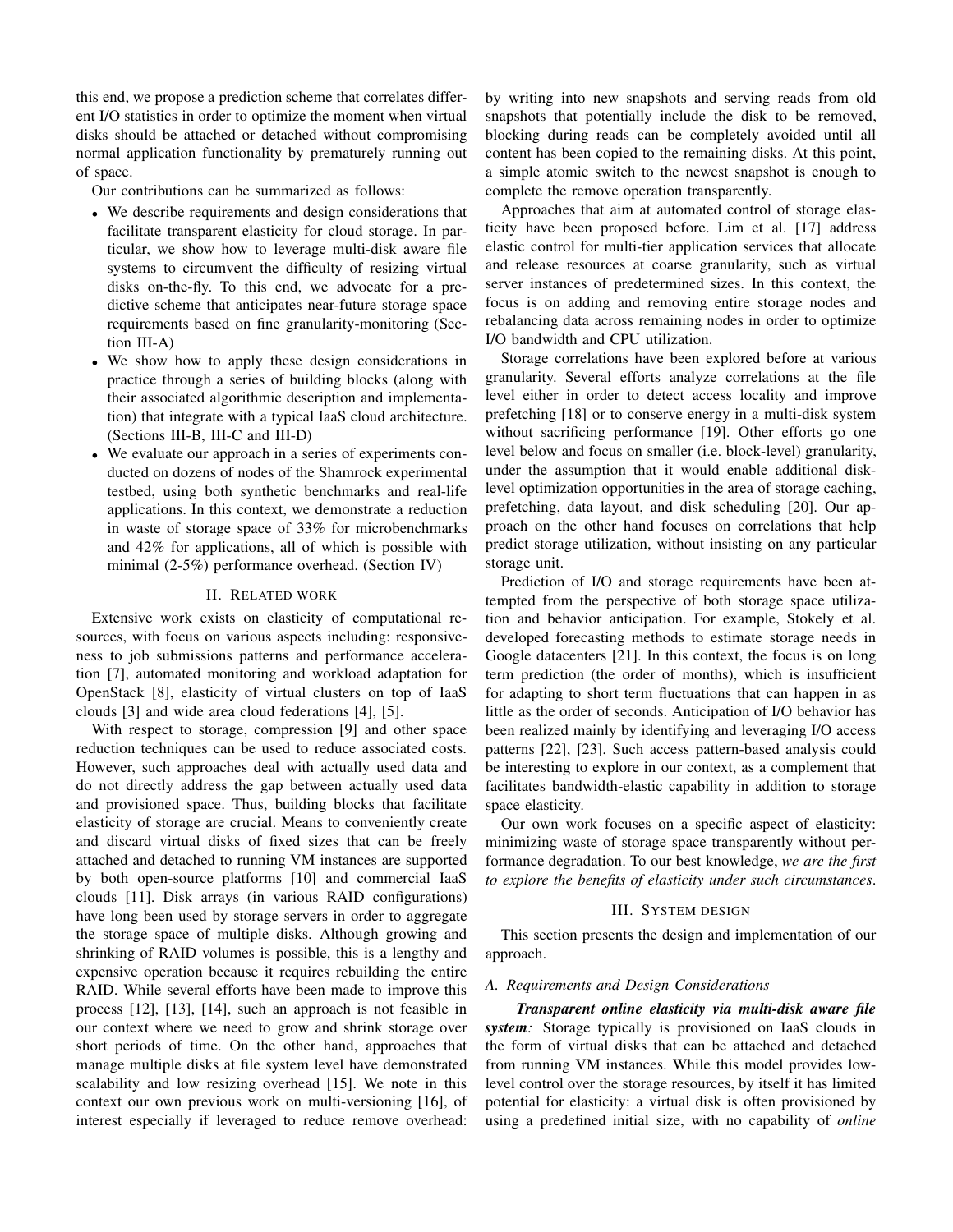resizing (i.e., while being attached to a running VM instance that potentially uses the disk during the resize operation). Further, a virtual disk typically is used via a file system rather than as a raw block device. Therefore, in order to provide disk elasticity, a corresponding resize of the file system is necessary as well. This operation is usually not possible in an online fashion: the file system needs to be unmounted, resized offline and then mounted again. Since our goal is to achieve *transparent* elasticity, the online capability is crucial in our context. Thus, attempting to resize virtual disks themselves presents a problem both at the level of the disk itself and at the level of the file system.

To address both issues simultaneously, we propose to leverage a *multi-disk aware file system* that is able to aggregate the storage space of multiple virtual disks into a single pool. Using this approach, we can start with a small virtual disk of fixed size and then add or remove additional fixed-size virtual disks (which we will refer to as *increments*) as needed. While simple as a principle, such an approach still presents the challenge of adding and removing disks in an online fashion. Two main requirements arise in this context: (1) scalability with respect to the number of disks (i.e. the file system should not become slower as more disks are added) and (2) minimal overhead on application performance (i.e. adding and removing disk should not slow down the file system). Fortunately, as explained in Section III-D, building blocks that fulfill these requirements are readily available.

*Dynamic adaptation to space utilization using finegrained monitoring and preventive reserve:* The capability to add and remove virtual disks to form an elastic pool of raw storage space is by itself useful only as long as it is leveraged in a way that matches application requirements. However, this ability to *dynamically adapt* to the application requirements is challenging, especially in the context of dataintensive applications that frequently exhibit large fluctuations of storage space utilization over short periods of time. If there is not enough time to react and add a new disk to the file system, the application will run out of space and either fail or slow down. This scenario is unacceptable as a trade-off for reducing the waste of storage space. Thus, we aim to guarantee *correctness* for our approach, which in our context means that the application should behave when using elastic storage in the same way as it would when using an infinitely large storage.

To achieve this goal, we propose to monitor changes in utilization at fine-granularity in order to enable the system to accurately capture the access pattern and adapt accordingly. Although such an approach helps alleviate the problem of fluctuations over short periods of time, by itself it is not enough because applications often check for free space and change their behavior if their expectation is not met, even before attempting an operation that risks failing due to running out of space. To deal with this issue, we propose to use a *preventive reserve*, namely, keep an extra amount of storage space available at all times, beyond the immediate needs. This not only solves the expectation issue, but also helps with the fluctuations, especially if there are dramatic changes between

two consecutive probings.

*Minimal waste of storage space and performance overhead using prediction:* While a large enough reserve can guarantee correctness, letting it grow too much defeats the purpose of being economical. Furthermore, even in an ideal scenario where no storage space is wasted, poorly choosing the moment to add and remove virtual disks can lead to performance degradation and longer application runtimes, which in turn lead to an increase in operational costs. Thus, it is important to take both reserve and this timing into consideration when adapting to the space utilization.

To address this issue, we argue for a predictive scheme capable of anticipating near-future space requirements and other favorable circumstances that can be used to optimize the moment when to add and remove disks. Such a scheme ultimately helps our approach satisfy correctness with a smaller reserve while minimizing the waste and the performance overhead. More specifically, we propose to go beyond just looking at the storage space utilization itself and look at correlations between several I/O parameters. One such correlation that we found particularly helpful is the amount of data written in the near past: under high write pressure, it is likely that the free space as reported by the file system does not accurately reflect the real free space, due to pending flushes that were not yet committed. Thus, factoring the amount of written data into the prediction helps avoid worst-case scenarios where the reported free space suddenly jumps by an amount proportional to the written amount. Furthermore, under high write pressure, fluctuations in space utilization are more likely to exhibit larger variability over short periods of time. To address this issue, we propose to adapt the frequency of probing in order to increase reactivity: we monitor parameters at finer granularity when the write pressure grows higher and back off to coarser granularity when the pressure falls lower. Finally, we also use I/O pressure (both read and write) to decide when to remove a disk: under the assumption that a high I/O pressure makes a removal expensive in terms of performance overhead, we avoid this operation as long as the pressure stays high (note that delaying a removal does not affect correctness, unlike the case when a new disk needs to be added). We describe these considerations in more detail in Section III-C.

# *B. Architecture*

The simplified architecture of our approach is depicted in Figure 1. We assume that the VMs are deployed on an IaaS cloud that enables users to provision raw storage as virtual disks. Furthermore, we assume that the cloud hypervisor is capable of dynamically attaching and detaching virtual disks to the VM instances (a feature that is standard in most production-ready hypervisors). Finally, we also assume a cost model that charges users for utilization at fine time granularity, which can be as little as the order of seconds (providers increasingly push towards finer granularity, currently as low as the order of minutes, e.g. RackSpace [24]).

Once deployed on the IaaS cloud, the VM instance initializes a *multi-disk aware file system* that is exposed to the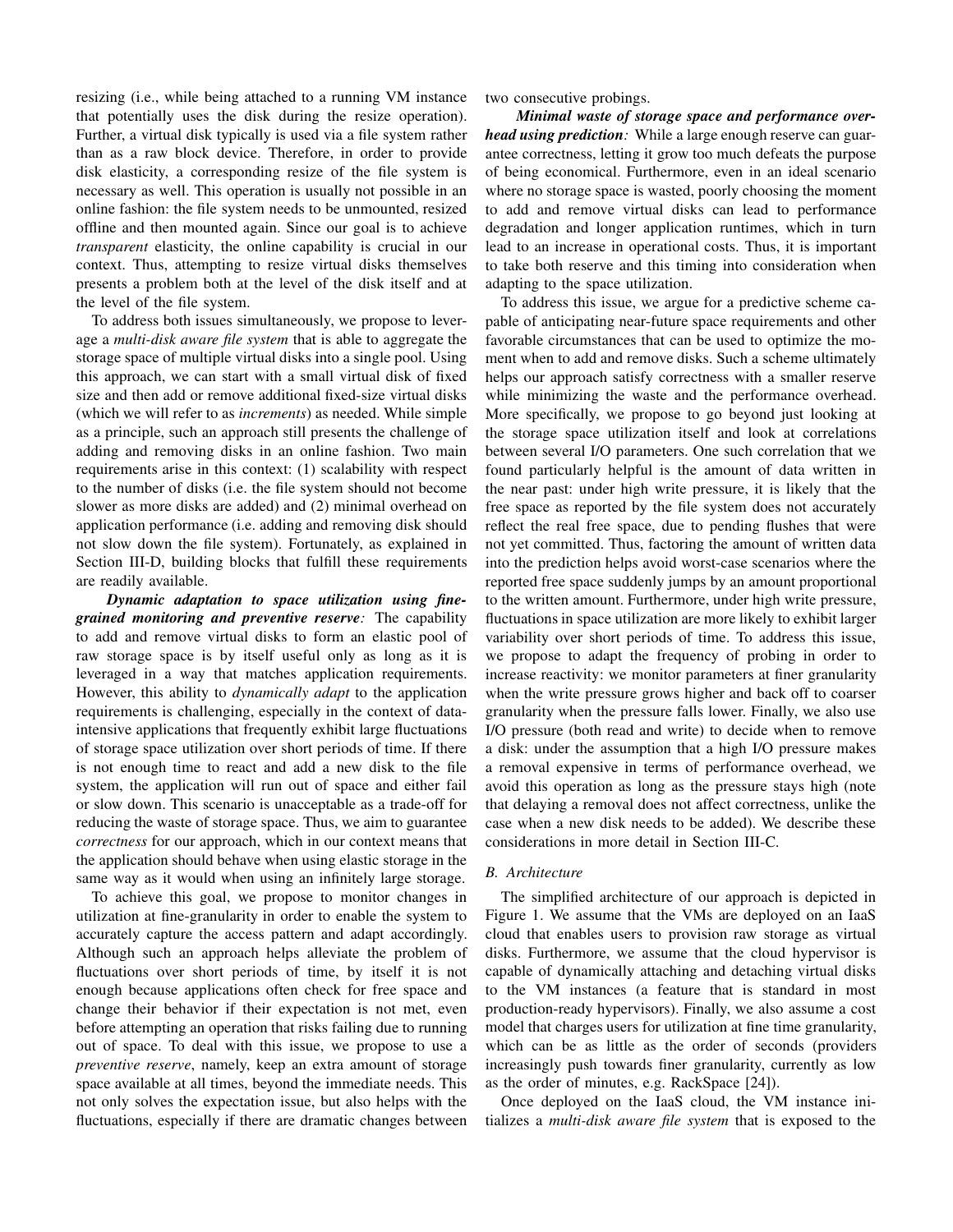

Fig. 1. Integration of our approach into an IaaS cloud architecture; components that are part of our design are highlighted with a darker background.

users using a regular POSIX mountpoint and implements the requirements described in Section III-A. At the same time, it launches the *predictor* and the *controller*. The controller is responsible for monitoring the system via a range of sensors, applying policies, and enactment of suitable actions (i.e., attaching or detaching disks). The frequency of monitoring depends on the intensity of I/O (as detailed in Section III-C); each sensor collects information about free space utilization and other parameters. This information is then passed to the predictor which uses it to estimate near-future storage space utilization. Based on this estimate, the controller decides its next action, which can either be to request a new virtual disk and then add it to the file system pool, or to remove a virtual disk from the pool and then ask for it to be discarded.

How to provision a virtual disk is open to a wide range of choices: virtual disk images of various formats (e.g. raw, QCOW2 [25]) stored either locally on the physical disks of the hosting node or remotely; dedicated physical disks exported as block devices (again locally available or exported through, e.g., iSCSI); specialized virtual disk services, such as Amazon EBS [11]; or our own previous work [26].

# *C. Predictor and Controller*

In this section, we introduce an algorithmic description of the predictor and controller. By convention, identifiers in italic capitals represent constants. These are as follows:  $INT$  is the size of the initial virtual disk;  $INC$  is the size of newly added virtual disks (although more complex models are possible that enable growing and shrinking in variable increments, for the purpose of this work we consider the increment as a constant);  $TMAX$  and  $TMIN$  represent respectively the coarsest and the finest granularity at which the controller probes for I/O statistics of the file system;  $R$  represents the reserve of space; AD (add delay) represents the expected time to add a new virtual disk (and is set to a conservative value); finally RD (remove delay) represents the amount of time that must elapse after a new virtual disk was added before a remove is permitted, which is needed in order to enable the newly added virtual disk to become fully integrated into the file system.

The main loop of the controller is listed in Algorithm 1.

# Algorithm 1 Controller

|     | 1: $size \leftarrow ADD_DISK(INIT)$                                |
|-----|--------------------------------------------------------------------|
|     | 2: $next \leftarrow TMAX$                                          |
|     | 3: $window \leftarrow 2 \cdot TMAX$                                |
|     | 4: while true do                                                   |
| 5:  | $stats \leftarrow$ GET_FS_STATS()                                  |
| 6:  | $pred \leftarrow \text{PREDICT}(stats, window, 2 \cdot next + AD)$ |
| 7:  | if $pred - used > R$ or $size < pred + R$ then                     |
| 8:  | $ts \leftarrow \text{CURRENT\_TIMESTAMP}()$                        |
| 9:  | if $next > TMIN$ then                                              |
| 10: | $next \leftarrow next/2$                                           |
| 11: | $window \leftarrow window + TMAX$                                  |
| 12: | end if                                                             |
| 13: | if $size < pred + R$ then                                          |
| 14: | $size \leftarrow \mathsf{ADD\_DISK}(INC)$                          |
| 15: | end if                                                             |
| 16: | else                                                               |
| 17: | if $next < TMAX$ then                                              |
| 18: | $next \leftarrow 2 \cdot next$                                     |
| 19: | $window \leftarrow window - TMAX$                                  |
| 20: | end if                                                             |
| 21: | $ct \leftarrow$ CURRENT_TIMESTAMP()                                |
| 22: | if size > pred + INC + R and $ct > ts + RD$                        |
|     | and not under I/O pressure then                                    |
| 23: | $size \leftarrow$ REMOVE_DISK( $INC$ )                             |
| 24: | end if                                                             |
|     | end if<br>25:                                                      |
| 26: | SLEEP(next)                                                        |
|     | $27:$ end while                                                    |

The interactions with the multi-disk aware file system takes place through ADD\_DISK and REMOVE\_DISK, both of which are blocking operations that return the new size of the disk pool. In a nutshell, the controller constantly probes for new I/O statistics since the last query (using GET\_FS\_STATS) and then passes these statistics to the predictor in order to find out an estimation of near-future usage (pred), after which it uses this estimation to take action. Two additional variables aid the prediction: the interval of probing (next) and the window, which represents how much time into the past the predictor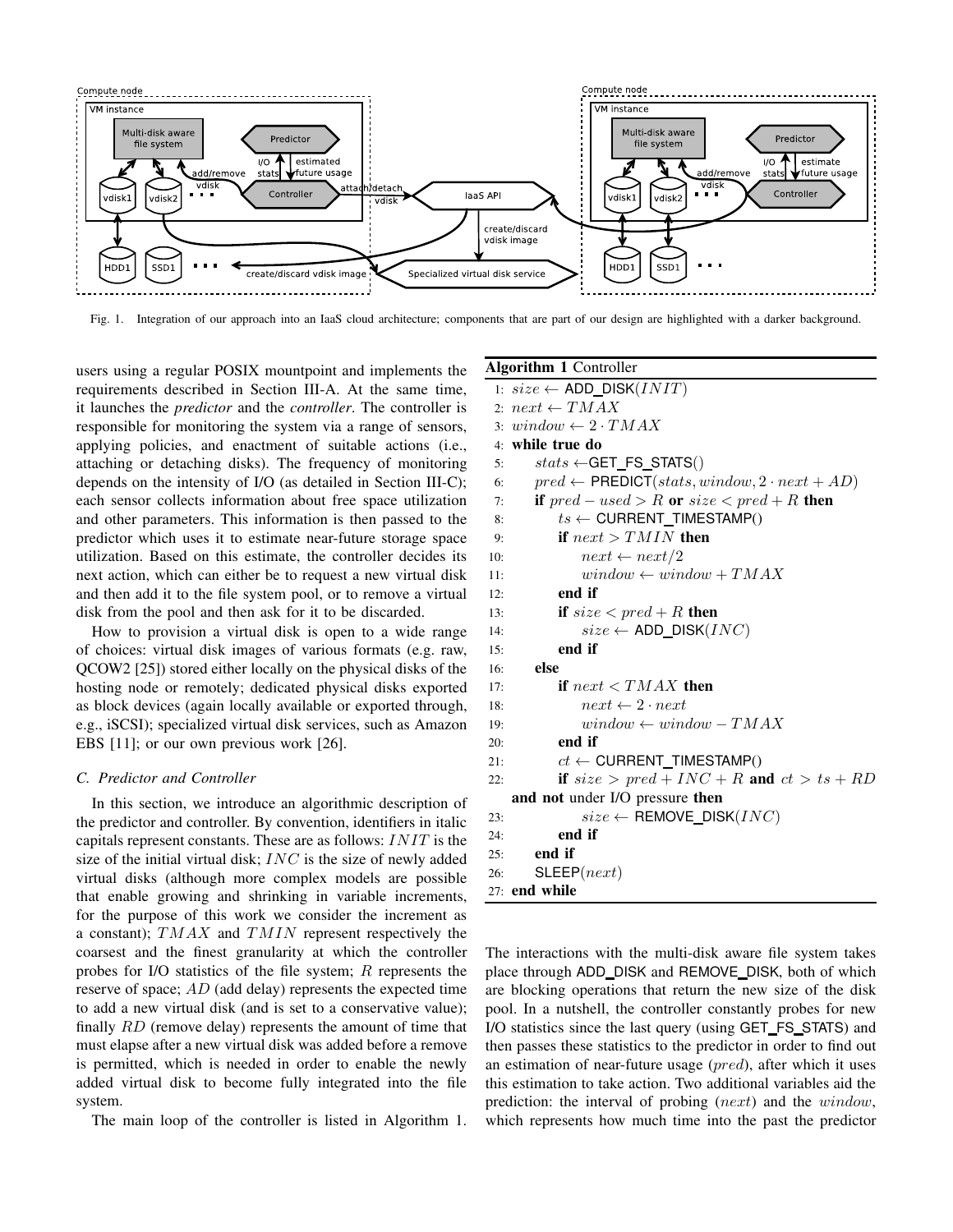should look in order to anticipate near-future usage. Under high uncertainty (i.e., when the difference between prediction and actual usage is large) or when the file system is close to getting filled up, the intuition is that we need to be "more careful" and thus we probe twice as frequently (but not at finer granularity than  $TMIN$ ) and we need to look more into the past (window increases). When the opposite is true, the interval of probing doubles (up to  $TMAX$ ) and the window decreases. Thus, the notion of "near-future" becomes more concretely  $2 \cdot next + AD$ , because in the worst case, it might happen that *next* halves and a new disk is added, causing additional AD overhead.

Based on the prediction, if the current size of the disk pool is not enough to cover the near-future utilization (size  $\lt pred+$  $R$ ), then a new disk is added. Conversely, if the size is large enough to cover a removal of an increment (size  $> pred +$  $INC + R$ ), then there is potential to remove a disk. However, we set two additional conditions for actual disk removal: (1) there is no I/O pressure (such that a removal does slow the application), and (2) the file system has spent enough time  $(RD)$  in a non-uncertain state to make a removal safe.

Note that the reserve  $R$  is assumed constant, which implies some a priori knowledge about application behavior and requirements. when  $R$  is unknown, our algorithms require an extension (e.g., start with a large  $R$  that gradually is reduced when enough information about the past access pattern was collected to justify taking bigger risks). However, this aspect is outside the scope of this work.

| <b>Algorithm 2 Predictor</b>                                                        |  |
|-------------------------------------------------------------------------------------|--|
| 1: function PREDICT(stats, window, future)                                          |  |
| $t \leftarrow$ CURRENT_TIMESTAMP()<br>2:                                            |  |
| if stats.used $>(t_{max}, s. used) \in History$ then<br>3:                          |  |
| for all $(t_i, s_i) \in History   t_i + window < t$ do<br>4:                        |  |
| $History \leftarrow History \setminus \{(t_i, s_i)\}\$<br>5:                        |  |
| end for<br>6:                                                                       |  |
| else if $stats. used < (t_{max}, s. used) \in History$ then<br>7:                   |  |
| $(lt, lstats) \leftarrow (t_{max}, s) \in History$<br>8:                            |  |
| $History \leftarrow \emptyset$<br>9:                                                |  |
| end if<br>10:                                                                       |  |
| $History \leftarrow History \cup \{(t, stats)\}\$<br>11:                            |  |
| if $ History  > 1$ then<br>12:                                                      |  |
| $(t_i, s_i) \leftarrow (t_{max}, s) \in History$<br>13:                             |  |
| $(t_i, s_i) \leftarrow (t_{max}, s) \in History \setminus \{(t_i, s_i)\}\$<br>14:   |  |
| $extra \leftarrow future \cdot (t_i - t_j)/(s_i.wb - s_j.wb)$<br>15:                |  |
| $(a, b) \leftarrow$ LINREGRESS $((t, s.wb) \in History)$<br>16:                     |  |
| $extra \leftarrow max(extra, a \cdot future + b)$<br>17:                            |  |
| else<br>18:                                                                         |  |
| $extra \leftarrow future \cdot (t - lt) / (stats. wb - lstats. wb)$<br>19:          |  |
| end if<br>20:                                                                       |  |
| <b>return</b> stats.used + s.wb <sub>max</sub> - s.wb <sub>min</sub> + extra<br>21: |  |
| 22: end function                                                                    |  |

The predictor is listed in Algorithm 2. It centers around the idea of keeping a history of recent statistics labeled with the corresponding timestamp  $(History)$  that gets updated

according to the utilization. More specifically, if there is no change in utilization, then we assume the worst case (i.e. all written data to the disk might represent new data that was not flushed yet) and keep accumulating statistics. Otherwise, if we see an increase in utilization, then we assume that write operations were at least partially flushed, so we discard all entries in the history that are older than the window. Finally, if we observe a decrease in utilization, we assume it is safe to discard the whole history, under the intuition that the application will move to a new phase and thus change its behavior.

Once the history has been updated as described above, the predictor calculates the estimated utilization in the near future  $(extra)$ . In this context, the most relevant parameter to consider is the amount of written data  $(wb)$ . The calculation relies on a conservative approach that takes the maximum of two evaluations: (1) the most probable evolution based on the whole history of writes (entries denoted  $(t, s.wb)$ ), and (2) a possible short term evolution based only on the latest entries in the history  $((t_i, s_i.wb)$  and  $(t_j, s_j.wb)$ ). The reasoning behind (2) is the fact that (1) alone might not capture write-intensive bursts that follow right after a period of write inactivity, thus presenting the risk of unexpectedly running out of space. To calculate (1), we use *linear regression* [27]. As mentioned in the previous paragraph, the amount of free space might not accurately reflect all previous writes due to pending flushes. Thus, as a final step, we take an additional measure of caution and increase our prediction by the number of written bytes starting from the earliest moment recorded in the history up to the present  $(s_{max}.wb - s_{min}.wb)$ , in order to cover the worst case where all written data corresponds to new data. Once all steps have finished, the final predicted value is returned.

## *D. Implementation*

In this section, we briefly introduce a prototype that implements the components presented in Section III-B.

We rely on *Btrfs* [15] to fulfill the role of the multi-disk aware file system. Our choice was motivated by several factors. First, Btrfs implicitly supports online adding and removing of new disks and can do so in a scalable fashion. Second, thanks to its B-Tree centered design, it can efficiently mask the overhead of adding and removing disks asynchronously in the background, causing minimal performance degradation for the application. Third, Btrfs is part of the official Linux kernel and is widely accepted as a viable candidate to replace the current generation of file systems (such as *ext4*).

The predictor and the controller were implemented as a Python daemon. We found the rich ecosystem of libraries around Python to be particularly helpful: the psutil package offers out of the box support to get per-disk I/O statistics, while the scipy package implements several optimized numerical algorithms and techniques, including linear regression.

We also note certain non-trivial aspects related to the attaching of virtual disks, in particular how to detect inside the guest when the disk is recognized by the kernel. To this end, we rely on pyudev, which implements an accessible interface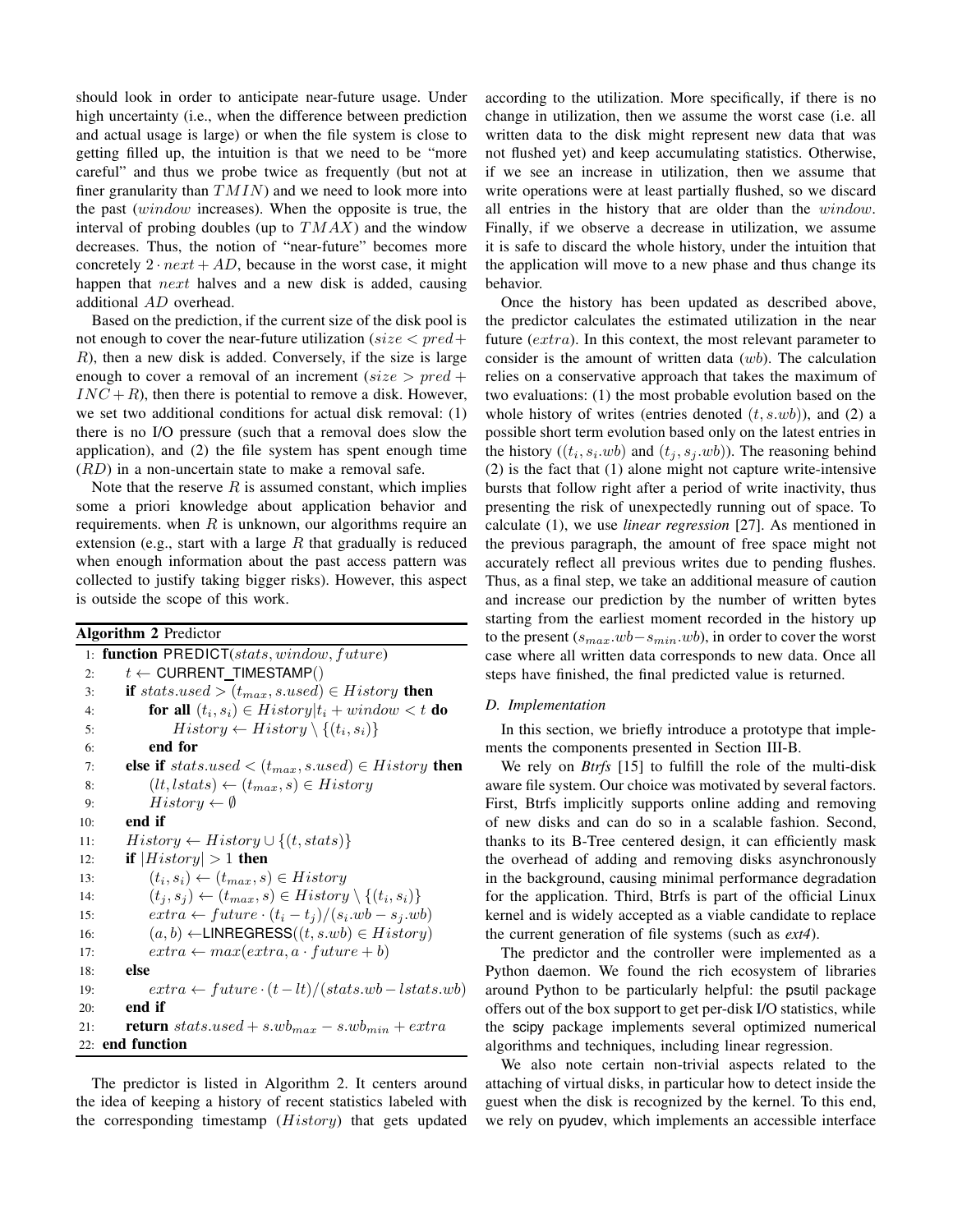to libudev, including asynchronous monitoring of devices in a dedicated background thread.

# IV. EVALUATION

This section presents the experimental evaluation of our approach.

# *A. Experimental Setup*

Our experiments were performed on the *Shamrock* testbed of the Exascale Systems group of IBM Research in Dublin. For the purpose of this work, we used a reservation of 30 nodes interconnected with Gigabit Ethernet, each of which features an Intel Xeon X5670 CPU (6 cores, 12 hardware threads), HDD local storage of 1 TB and 128 GB of RAM.

We simulate a cloud environment using *QEMU/KVM* 1.6 [28], [29] as the hypervisor. On each node, we deploy a VM that is allocated two cores and 8 GB of RAM. Each VM instance uses a locally stored QCOW2 file as the root partition, with all QCOW2 instances sharing the same backing file through a NFS server. The guest operating system is a recent Debian Sid running the 3.10 Linux kernel. Both the root disk and any other virtual disks that are added or removed dynamically, use the virtio driver for best performance. The process of adding and removing virtual disks from VM instances is handled directly through the hypervisor monitor, using the device add and the device remove command respectively. Each virtual disk that is part of the Btrfs pool is hosted as a RAW file on the local HDD. To avoid unnecessary caching on both the host and the guest, any newly added virtual disk has host-side caching disabled (cache=none). Furthermore, the network interface of each VM uses the virtio driver and is bridged on the host with the physical interface in order to enable point-to-point communication between any pair of VMs.

# *B. Methodology*

We compare four approaches throughout our evaluation:

*1) Static worst-case pre-allocation:* In this setting, a large, fixed-sized virtual disk is attached to each VM instance from the beginning, in order to cover all storage requirements throughout the runtime of the VM. Inside the guest, a Btrfs file system is created and mounted on this single large virtual disk. This setting corresponds to a typical static worst-case preallocation that is the most widely used on IaaS clouds when a user might mount e.g., an EBS partition. We will call this setting prealloc and use it as a baseline for our comparisons.

*2) Incremental additive using free space reserve:* In this setting, a small 1 GB virtual disk is initially attached to the VM instance and used as a Btrfs file system, same as in the previous setting. The file system usage is monitored by using a fixed window of 5 seconds throughout the runtime of the VM. Whenever the remaining free space is smaller than a predefined fixed amount, a new virtual disk is attached to the VM instance and added to the Btrfs pool. This predefined fixed amount corresponds to the *reserve*, as explained in Section III-A. Throughout our experiments, we pick the reserve such that it

corresponds to the minimal amount that satisfies correctness (i.e. leads to failure-free execution that does not generate outof-space and other related errors). The size of each new virtual disk (which we denote *increment*) is fixed at 2 GB. We denote this setting as reactive−add.

*3) Incremental add-remove using free space reserve:* This setting is similar to the previous setting, except that it also removes the last added virtual disk from the Btrfs pool whenever the free space grows higher than the reserve and the increment size (in order for the free space not to shrink below the reserve size after removal). We denote this setting as reactive−addrm. Both this setting and the previous setting were chosen in order to underline the importance of prediction (as featured by our approach) in minimizing the wasted space throughout the application runtime.

*4) Incremental add-remove using our approach:* We start in this setting from the same initial Btrfs configuration (1 GB virtual disk) and use the same increment size (i.e. 2 GB). However, the monitoring granularity and decision when to attach/detach a virtual disk are based on our adaptive predictor, as detailed in Section III-C. We fix  $TMIN = 1s$ ,  $TMAX = 5s$ ,  $AD = 10s$ ,  $RD = 60s$ . We denote this setting as predictive−addrm.

These approaches are compared based on the following metrics:

- *Impact on application performance* is the difference in performance observed due to the overhead of attaching and detaching virtual disks dynamically compared to the baseline (i.e., prealloc). Ultimately, this metric reveals how much longer the VMs need to stay up and running (and thus potentially generate extra compute costs) as a compensation for reducing storage costs. This metric is based on application completion time; clearly, lower values are better.
- *Allocated and used storage* is the total allocated/used storage space of the Btrfs pools of all VM instances at a given time. These metrics are relevant to determine how much storage space is wasted.
- *Cumulated waste* is the accumulation of the difference between the allocated and the used storage, as the application progresses in time. This metric is expressed in  $GB \times hours$  (GBh) and is calculated in the following fashion: the runtime is divided at fine granularity in 5 second intervals, in order to accurately capture fluctuations over short periods. Note that we intentionally assume a cost model that charges users at fine granularity in order to explore the limits of our approach. Given this assumption, for each interval, the sum of all space differences corresponding to the participating VM instances is calculated and converted to GBh. Finally, the sums are accumulated as the application progresses from one interval to the next. This metric is relevant because it directly corresponds to the extra unnecessary costs incurred by provisioning unused storage space. Again, lower values are better.
- *Expected usage* is the expected storage space utilization in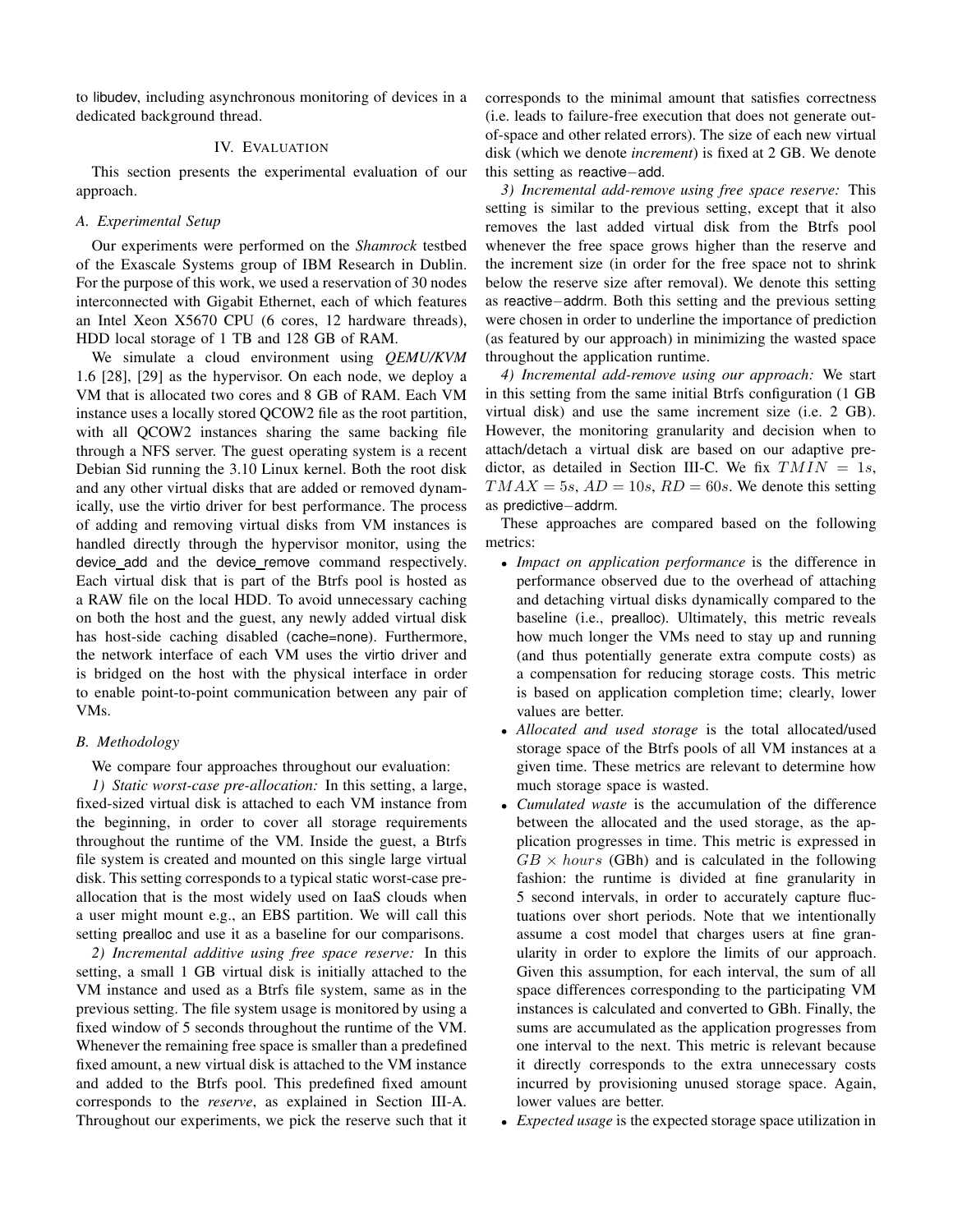the near future (based on the previous experience), including the reserve. For reactive−addrm and reactive−add, which do not use prediction, it simply represents the used space plus the reserve. For predictive−addrm, it represents the predicted usage plus the reserve. When multiple VMs are involved, we calculate the expected usage in the following fashion: we divide the runtime in 5-second intervals and sum up the expected usage of all individual VMs for each interval. This metric is important because it shows how accurate our prediction compares to the other approaches. Naturally, a value as close as possible to the actual usage is preferred.

# *C. Microbenchmarks*

Our first series of experiments aims to push all approaches to the limit in order to better understand the trade-offs involved in attaching and detaching virtual disks dynamically. To this end, we implemented a benchmark that writes a large amount of data over a short period of time, waits for the data to be flushed to the file system and then scans through the generated dataset while keeping a predefined amount of it and discarding the rest. This is a common pattern encountered in dataintensive applications, especially those of iterative nature that refine a dataset until a termination condition is reached [30]. More specifically, the benchmark works as follows: we use dd to continuously generate files of 128 MB until we reach more than 6.5 GB (which ideally should trigger an addition of 3 virtual disks of 2 GB in addition to the initial disk of 1 GB). After the data is flushed (using sync), we proceed to read all generated data while at the same time removing files for a total of 4 GB, which makes the remaining data fit into the initial disk plus an additional 2 GB disk.

For this set of experiments we deploy a single VM and run the benchmark three times for each of the approaches, averaging the results. To enable a fair comparison, an important condition that we set is to achieve failure-free execution on all three attempts using a minimal reserve of space. Thus, we run the experiments and gradually increase the reserve until we satisfy this condition for all approaches. Our findings are as follows: both reactive approaches require a reserve of 2 GB to survive the initial write pressure, while our approach accurately predicts near-future requirements and is able to achieve failure-free execution with a reserve of 0. For prealloc, we fix the initial disk size at 8 GB, enough to fit any additional space requirements beyond useful data (e.g. system reserved space, metadata, etc.).

Results are depicted in Figure 2. First, we focus on completion time (left hand side of Figure  $2(a)$ ). As can be observed, all approaches perform closely to the baseline (prealloc): an increase of less than 2% in completion time is observable, which leads to the conclusion that the process of attaching and detaching virtual disks can be efficiently masked in the background by Btrfs. These results are consistent throughout all three runs: the error bars show a difference of less than 1% in both directions. As expected, prealloc is the fastest, followed by reactive−add. Although minimal, a wider gap is observable



(a) Completion time and cumulated waste (lower is better, error bars represent min and max)



(b) Allocated space (lower is better)

Fig. 2. Benchmark: single VM writes 6.5 GB worth of data in files of 128 MB, waits for the data to be flushed, then reads it back while deleting 4 GB of it

between reactive−add and reactive−addrm, hinting at larger disk remove overhead.

Figure 2(b) helps understand these results better by depicting the variation of allocated space in time. This variation directly corresponds to adds (rise) and removes (fall) and also shows their overhead in terms of how long the operation takes: sudden rise/fall means low overhead, gentle rise/fall means higher overhead. As can be observed, our approach is more aggressive in predicting future storage space requirements, since it relies on information about past written data, which in this case amounts to large quantities. Thus, it decides to add virtual disks earlier to the Btrfs pool, which enables it to behave correctly without a reserve. This is noticeable due to a higher slope for additions and the presence of flat regions that approximate the used space much better as opposed to the reactive approaches, where a flat region is missing completely between the addition of the third and fourth disk. We suspect that the gentle slope exhibited by the reactive approaches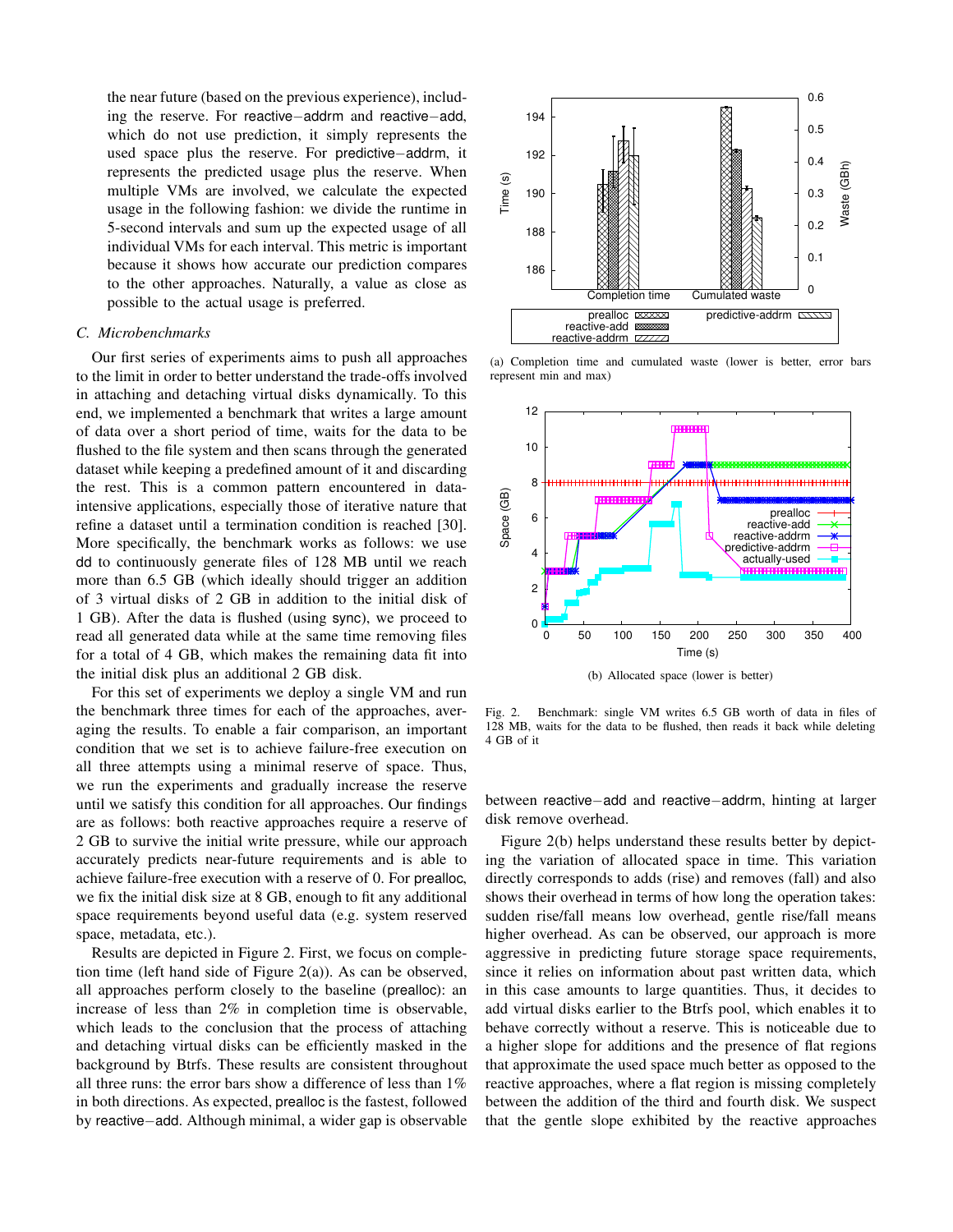is caused by spending more time in a state where the file system is close to being full, explaining the high add overhead and thus the need for a high reserve. Ultimately, this effect combined with a delayed removal of virtual disks enables predictive−addrm to finish slightly faster than reactive−addrm, despite adding more disks overall.

The benefits of eliminating the need for a reserve thanks to prediction are especially visible when observing the cumulated waste (right hand side of Figure  $2(a)$ ). The cumulated waste is calculated for the duration of the benchmark plus a "cool-down" period, to enable the file system to stabilize and complete all pending asynchronous operations (removes in particular; total duration is 400s). As expected, prealloc generates the largest waste of space at almost 0.6 GBh. Next is reactive−add, which manages to save almost 0.17 GBh. It is followed by reactive−addrm, which thanks to its last removal saves an additional 0.1 GBh. The winner is predictive−addrm: because of accurate prediction and lack of reserve, it manages to remove all extra allocated disks. This amounts to an additional 0.1 GBh compared to reactive−addrm, which represents a relative reduction of 33% and brings the total reduction compared to prealloc to 66%.

## *D. Case Study: MapReduce K-Means*

Our next series of experiments focuses on real-life dataintensive scenarios. As an illustrative application, we use *K-Means* [31], which is widely used in a multitude of contexts: vector quantization in signal processing, cluster analysis in data mining, pattern classification and feature extraction for machine learning, and so forth. It aims to partition a set of multi-dimensional vectors into  $k$  sets, such that the sum of squares of distances between all vectors from the same set and their mean is minimized. This is typically done by using iterative refinement: at each step the new means are calculated based on the results from the previous iteration, until they remain unchanged (with respect to a small epsilon). K-Means was shown to be efficiently parallelizable and scales well using MapReduce [32], which makes it a popular tool to analyze large quantities of data at large scale. Furthermore, due to its iterative nature, it generates fluctuating storage space utilization. This fact, combined with the inherent scalability, makes K-Means a good candidate to illustrate the benefits of our proposal.

For the purpose of this work, we use the K-Means implementation of the PUMA set of Hadoop benchmarks [33], which applies K-Means on a real-life problem: clustering movies according to their ratings from users. The experiment consists in deploying a Hadoop cluster (Hadoop version 1.2.1) of 30 VMs (1 jobtracker/namenode and 29 tasktrackers/datanodes), each on a dedicated node. All Hadoop data (both HDFS data and intermediate data) is configured to be stored on a Btrfs file system that we use to compare each of the four approaches mentioned in Section IV-B. Once the Btrfs file system is mounted, in the first phase the input data (standard 30 GB movie database that is part of the PUMA benchmarks) is copied into HDFS. Then, five iterations are computed

starting from this input data. Each iteration consists of two parts: the K-Means computation itself and the extraction of the new centroids at the end of the computation for the next iteration. To speed up the extraction, which in the original implementation is done in a serial fashion on the master (and thus does not scale for our purposes), we expressed this process itself as MapReduce grep job.



Fig. 3. K-Means: trade-off between achieved performance and waste of storage space for a Hadoop cluster made out of 30 VMs

The experiment is repeated three times for each of the four approaches and the results are averaged. As in the case of the microbenchmarks, we first established the minimal reserve of space necessary to achieve a failure-free execution on all three runs. Both reactive approaches require a reserve of 4 GB, while predictive−addrm can handle a 1.5 GB reserve thanks to prediction. For prealloc, we fix the initial disk size at 32 GB, which is the maximum observed throughout the lifetime of any of the VM instances.

As can be observed in Figure 3(a), the completion times for all four approaches are again close, demonstrating that Btrfs efficiently handles attaching and detaching of virtual disks in an asynchronous fashion. More specifically, the performance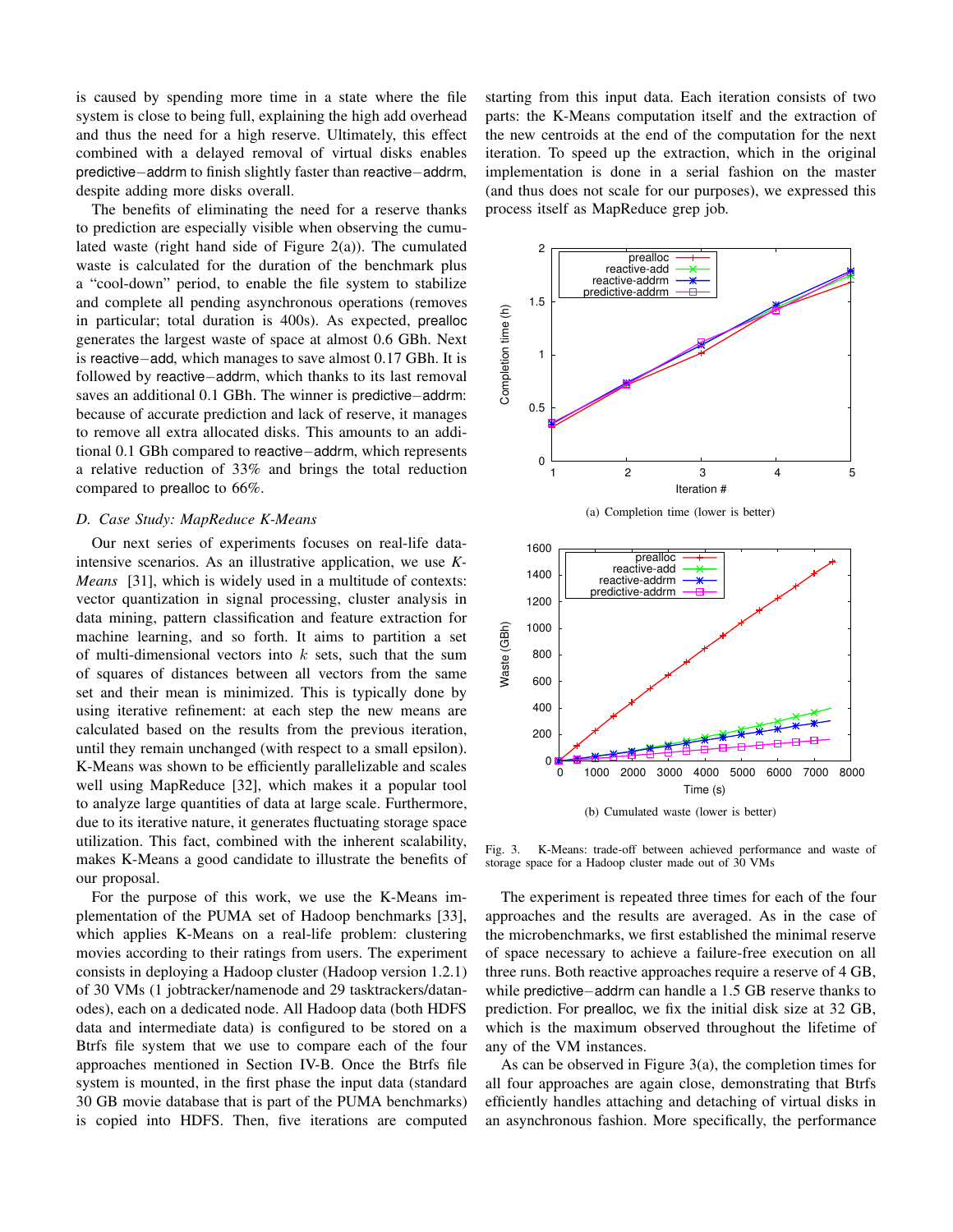

(a) Reactive incremental add-remove (reactive−addrm) with a preventive reserve of 4 GB



(b) Predictive incremental add-remove (predictive−addrm) with a preventive reserve of 1.5 GB

Fig. 4. K-Means: aggregated evolution of used, expected and allocated storage space for a Hadoop cluster made out of 30 VMs

overhead of reactive−addrm and predictive−addrm is 6.3% and 5.5% respectively when compared to prealloc. This is a small price to pay when considering the large reduction in cumulated waste: at the extreme, reactive−addrm manages a five-fold reduction, while predictive−addrm manages an almost ten-fold reduction (which itself is 42% relative to reactive−addrm). We note the small relative difference in cumulated waste between reactive−add and reactive−addrm, which can be traced back to the fact that a large reserve limits the opportunities of disk removal.

To understand why predictive−addrm reduces the waste almost twice as much as reactive−addrm, we depict in Figure 4 the evolution of used, expected and allocated storage space for both approaches. As can be observed, both approaches have a similar storage space utilization pattern that clearly delimits the initial phase where the input data is copied into HDFS (steady growth in the beginning) and the K-Means phase with its five iterations (a "bump" for each iteration). Thanks to the accuracy of our prediction scheme and the resulting small required reserve, the expected utilization (Figure 4(b)) is much closer to the real utilization than in the case of reactive−addrm (Figure 4(a)). Notice the amplified effect of accumulating a large reserve for reactive−addrm: the difference between expected and used space grows to 100GB, which for our approach stays well below 50 GB. Ultimately, this large difference in expected utilization enables a much more flexible allocation and removal of virtual disks for predictive−addrm: the allocated space stays throughout the application runtime much closer to the expected utilization and exhibits steeper fluctuations compared to reactive−addrm, which in turn explains the reduction in cumulated waste.

## V. CONCLUSIONS

The ability to dynamically grow and shrink storage is crucial in order to close the gap between provisioned and used storage. Even now, due to lack of automated control of provisioned

storage resources, users often over-provision storage to accommodate the worst-case scenario, thereby leading to waste of storage space and unnecessary extra costs. Thus, a solution that adapts to data-intensive workloads and handles growing and shrinking of storage *transparently* to *minimize wasted space* while causing *minimal performance overhead* is an important step towards leveraging new cloud capabilities.

In this paper we have described such a solution in the form of a regular POSIX file system that operates with virtual disks of small fixed sizes, while hiding all details of attaching and detaching such disks from VM instances. Rather than relying solely on a reactive model, our approach introduces a prediction scheme that correlates different I/O statistics in order to optimize the moment when to attach and detach virtual disks. This scheme lowers wasted storage space without compromising normal application functionality by prematurely running out of space.

We demonstrated the benefits of this approach through experiments that involve dozens of nodes, using both microbenchmarks and a widely used, real-life, data-intensive MapReduce application: *K-Means*. Compared with traditional static approaches that over-provision storage in order to accommodate the worst-case scenario, we show reduction of wasted storage space over time that ranges from 66% for microbenchmarks up to 90% for K-Means. We also quantify the importance of prediction: compared with a simple reactive scheme, our approach reduces cumulative waste by 33% for microbenchmarks and 42% in real-life for K-Means. All these benefits are possible with minimal performance overhead: compared to static worst-case over-provisioning, we show a performance overhead of less than 2% for microbenchmarks and around 5% for K-Means.

Seen in a broader context, our results demonstrate that the concept of elastic storage is not only efficient but also costeffective. This observation potentially removes a constraint from the development of systems that up to now have been